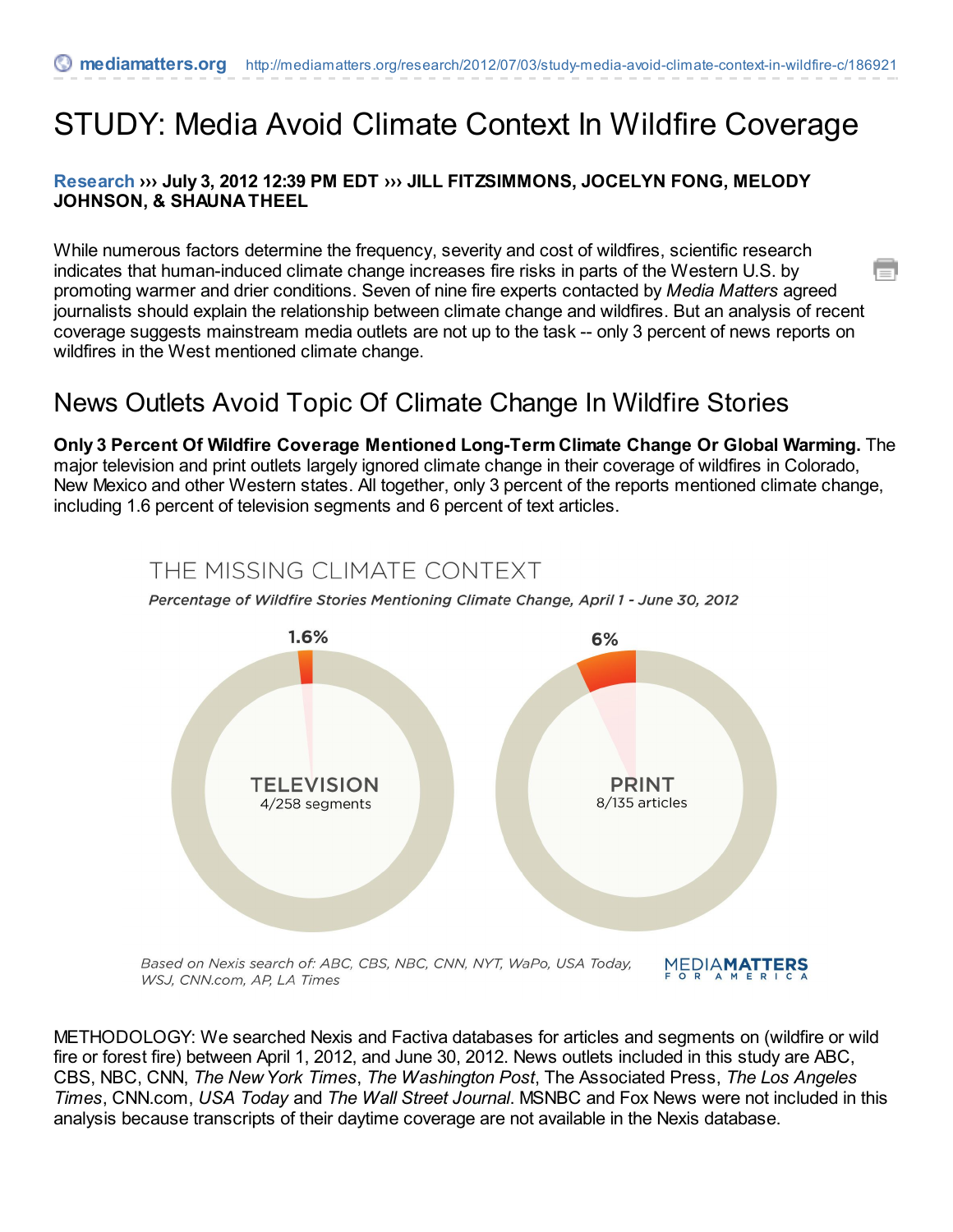# MEDIA COVERAGE OF WILDFIRES Articles/Segments On Western Wildfires, April 1 - June 30, 2012



# Evidence Suggests Climate Change Worsens Fire Risk In Parts Of Western U.S.

**Climate Central: "Wildfires Require Several Factors To Come Together."** A Climate Central article about the 2011 fire season noted that "major wildfires require several factors to come together," and that wildfires are strongly influenced by regional climate conditions, which in turn are influenced by global warming driven by greenhouse gas emissions:

*As with most extreme weather and climate events, and their related impacts, major wildfires require several factors to come together in order [to] occur -- typically some combination of dry and windy weather, abundant and dry vegetation, and a spark, which can range from a carelessly tossed cigarette to a lightning strike.*

*Wildfires are a naturally occurring phenomenon closely tied to climate conditions, and as the world warms in response to rising amounts of greenhouse gases in the air, many studies show that wildfire frequency and severity will likely shift as well.*

*[...]*

*Historical variations in climate can explain much of the large year-to-year and decade-todecade variations in Western US fire activity. Thus, climate change is already increasing wildfire activity in the Western US. This may seem surprising, given the number of other factors (including forest management practices) that are known to affect fire activity. [Climate Central, [6/21/11](http://www.climatecentral.org/news/southwest-wildfires-and-climate-change-explained/)]*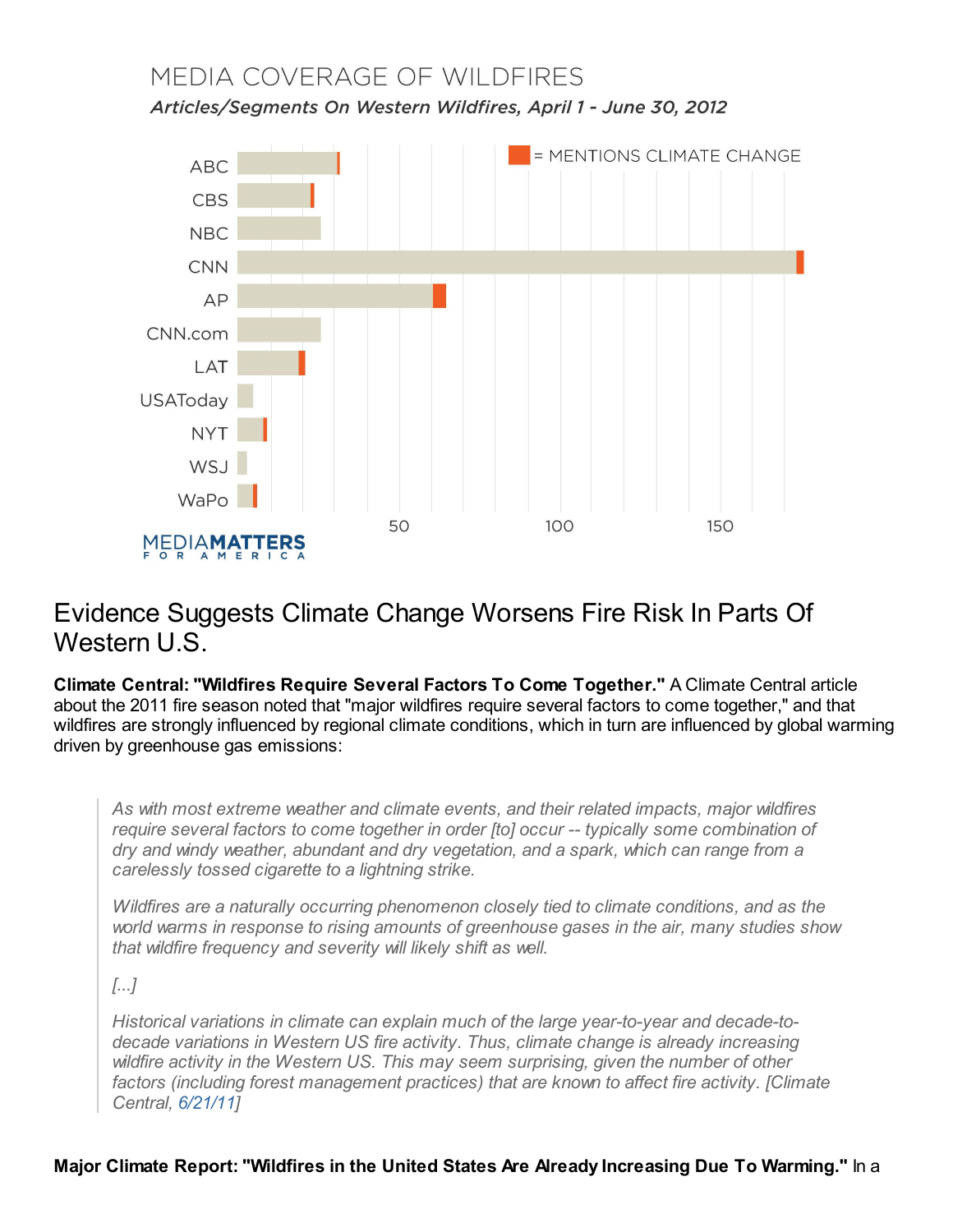comprehensive report commissioned by the Bush administration and released in June 2009, the U.S. Global Change Research Program said earlier snowmelt and drying of soils and plants have worsened wildfires in Western states:

*Wildfires in the United States are already increasing due to warming. In the West, there has been a nearly fourfold increase in large wildfires in recent decades, with greater fire frequency, longer fire durations, and longer wildfire seasons. This increase is strongly associated with increased spring and summer temperatures and earlier spring snowmelt, which have caused drying of soils and vegetation. [U.S. Global Change Research Program, [6/16/09](http://downloads.globalchange.gov/usimpacts/pdfs/climate-impacts-report.pdf)]*

The report included the following chart showing that the number of acres burned per fire has increased significantly since the 1980s:

[U.S. Global Change Research Program, [6/16/09](http://downloads.globalchange.gov/usimpacts/pdfs/climate-impacts-report.pdf)]

A 2010 National Research Council report summarizing the state of climate science also stated that "the length of the fire season has expanded by 2.5 months":

> *[L]arge and long-duration forest fires have increased fourfold over the past 30 years in the American West; the length of the fire season has expanded by 2.5 months; and the size of wildfires has increased severalfold. Recent research indicates that earlier snowmelt, temperature changes, and drought associated with climate change are important contributors to this increase in forest fire. [National Research Council, [5/19/10](http://www.nap.edu/catalog.php?record_id=12782)]*



#### **Recent Study Found Western U.S. Particularly Vulnerable To Global Warming's Impact On Fires.** From the *New York Times'* DotEarth blog:

*Researchers using a decade of satellite data on fires and a suite of climate models have produced the first thorough global estimate of changes in the frequency of fires in the world's forests under [greenhouse-driven](http://www.ucmp.berkeley.edu/glossary/gloss5/biome/forests.html) global warming. There's ample uncertainty but the study, published today in the peer-reviewed online journal Ecosphere, points to a variety of outcomes, with fires likely becoming more frequent in zones you might expect -- like temperate North America and particularly the western United States -- but rarer in the tropics. [New York Times, [6/12/12](http://dotearth.blogs.nytimes.com/2012/06/12/fire-and-warming-different-forecasts-for-tropics-and-temperate-zones/)]*

**National Research Council: Warming Expected To Expand Area Burned By Wildfires In Western North America.** In a 2010 report, the National Research Council said that "for warming levels of 1°C to 2°C, the area burned by wildfire in parts of western North America is expected to increase by 2 to 4 times for each degree (°C) of global warming." Particularly vulnerable areas "include the Pacific Northwest and forested regions of the Rockies and the Sierra," according to the report, which also included the following map showing projected increases in "area burned for a 1°C increase in global average temperature" relative to the median annual area burned from 1950-2003: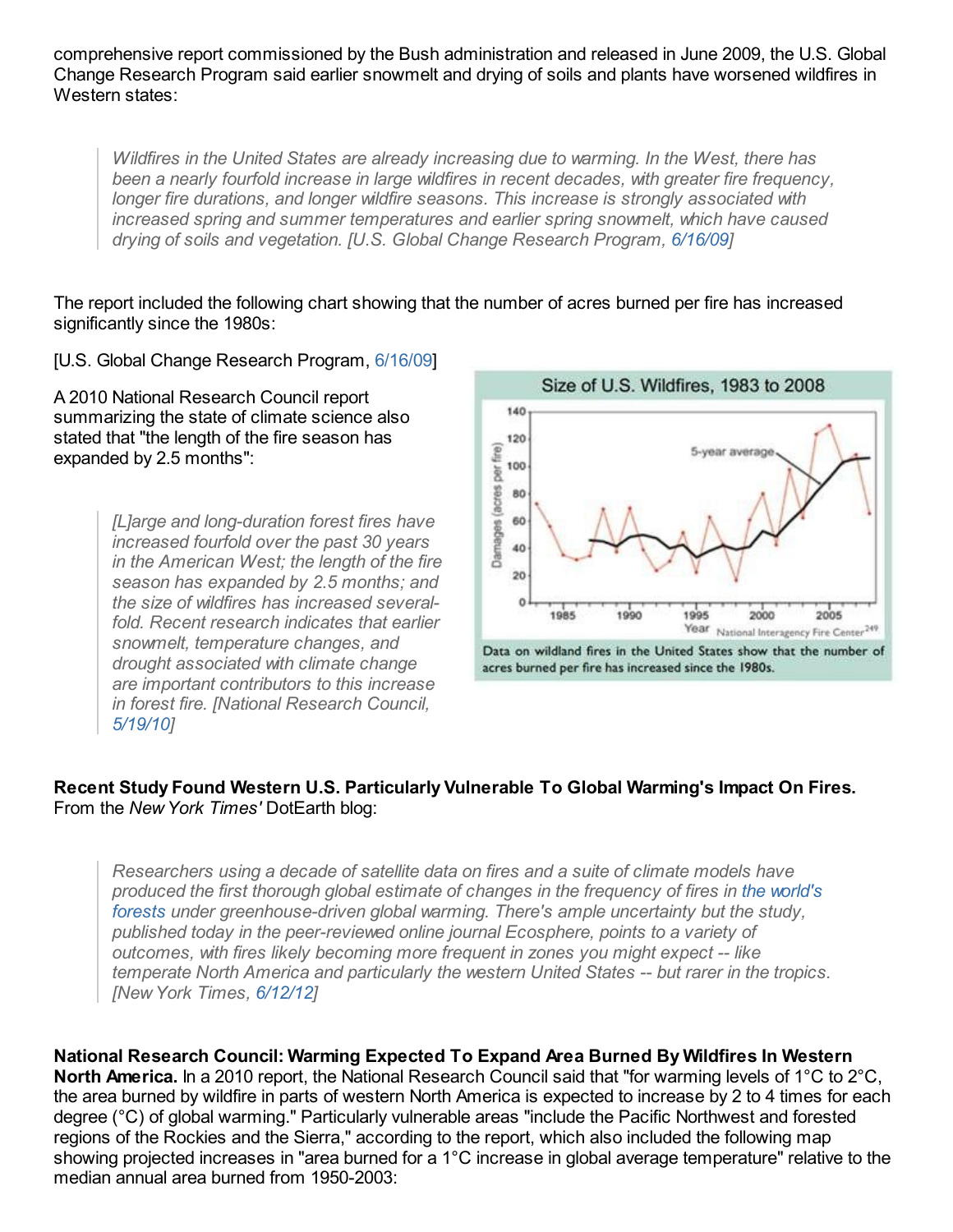#### [National Research Council, [6/16/10](http://www.nap.edu/openbook.php?record_id=12877&page=41)]

**Warming Has Boosted Tree-Killing Beetles, Adding Fuel For Fires.** A National Academies website notes that the warming trend has boosted the population of bark beetles that kill trees in western forests:

> *This increase in wildfire is a legacy of both a changing climate and decades of total fire suppression that has resulted in a buildup of dead fuels. One important factor is drought. Wintertime precipitation is increasingly falling as rain instead of snow, and the snow that does accumulate is melting earlier in the spring--decreasing the amount of water available in the late summer months and contributing to longer and more intense droughts. Compounding the effects of these droughts is the increased susceptibility of drought-stressed trees to attacking insects. In the last decade, a bark beetle epidemic has exploded across 18,000 square miles of western mountain forests. Milder winter temperatures kill fewer beetles in their budworm phase than the colder winters of the past, helping to increase the bark beetle population, with devastating effects. As the beetles kill vast areas of forest, they leave standing dead wood, fueling even larger wildfires. [National Academies, accessed [6/28/12](http://dels-old.nas.edu/climatechange/mountains.shtml)]*



FIGURE 5.8 Map of changes in area burned for a 1°C increase in global average temperature, shown as the percentage change relative to the median annual area burned during 1950-2003. Results are aggregated to ecoprovinces (Bailey, 1995) of the West. Changes in temperature and precipitation were aggregated to the ecoprovince level. Climate-fire models were derived from NCDC climate division records and observed area burned data following methods described in Littell et al. (2009). Sourcce: Figure from Rob Norheim.

**Responding To Increased Fire Risk Requires Policy Change, Vigilance Regarding Latest Science.** The U.S. Global Change Research Program recommended that policymakers become versed in "what the latest climate science implies for changes in types, locations, timing, and potential severity of fire risks over seasons to decades and beyond" and change policy accordingly: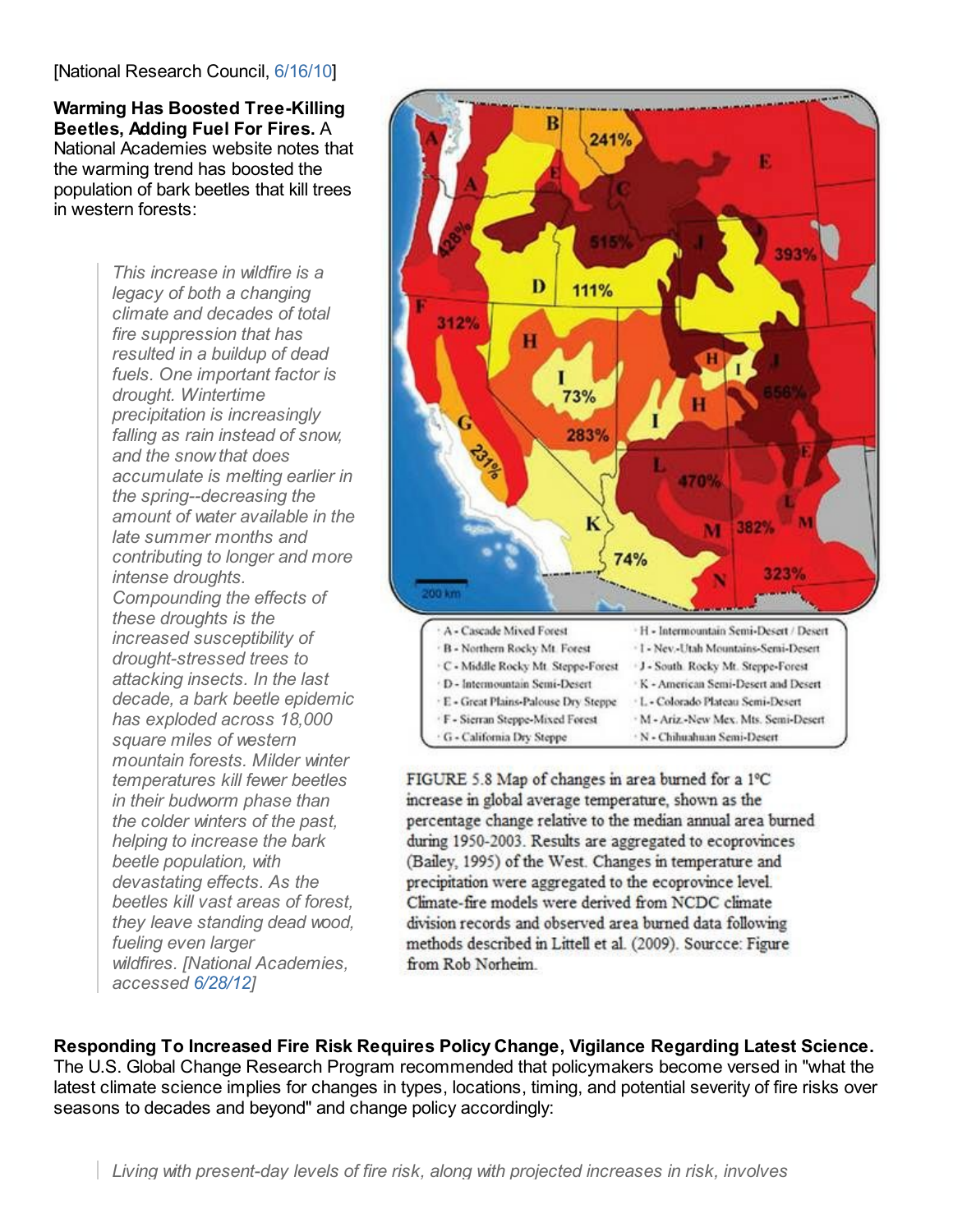*actions by residents along the urban-forest interface as well as fire and land management officials. Some basic strategies for reducing damage to structures due to fires are being encouraged by groups like National Firewise Communities, an interagency program that encourages wildfire preparedness measures such as creating defensible space around residential structures by thinning trees and brush, choosing fire-resistant plants, selecting ignition-resistant building materials and design features, positioning structures away from slopes, and working with firefighters to develop emergency plans.*

*Additional strategies for responding to the increased risk of fire as climate continues to change could include adding firefighting resources and improving evacuation procedures and communications infrastructure. Also important would be regularly updated insights into what the latest climate science implies for changes in types, locations, timing, and potential severity of fire risks over seasons to decades and beyond; implications for related political, legal, economic, and social institutions; and improving predictions for regeneration of burnt-over areas and the implications for subsequent fire risks. Reconsideration of policies that encourage growth of residential developments in or near forests is another potential avenue for adaptive strategies. [U.S. Global Change Research Program, [6/16/09](http://downloads.globalchange.gov/usimpacts/pdfs/climate-impacts-report.pdf)]*

### Wildfire Experts Urge Journalists To Write Climate Change Into Their **Stories**

**Seven Out Of Nine Fire Experts Agreed Reporters Should Include Climate Change In Wildfire Stories.** Of nine fire scientists who responded to email inquiries, seven agreed that journalists should explain how manmade climate change could worsen wildfire risk in certain parts of the western U.S. The other two emphasized other major factors that determine the extent of fire damage, or highlighted the regional and subregional variations that make it difficult to draw broad conclusions.

**Steven Running: Media Should Communicate That Fires "Are a Glimpse Into A More Common Future If Carbon Emissions Continue To Rise."** From Dr. Steven W. Running, director of the Numerical Terradynamic Simulation Group at the University of Montana:

*Absolutely, journalists who care to look at the bigger picture should be stating that we already are seeing an acceleration of western wildfire activity in the last 30yr, and some of that acceleration is tied to the trend of earlier snowmelt and hotter drier summers. And climate models project longer, hotter, and drier summers in the future which will continue to accelerate wildfire activity in the West.*

*If the media do not connect these dots, the public probably assumes these latest events are only natural variability and "bad luck", when in reality they are a glimpse into a more common future if carbon emissions continue to rise. [Email exchange, 6/28/12]*

**Mark Cochrane: Failing To Draw Connections Encourages "View That Each Disaster Is An Independent Event Due To Random Chance."** From Dr. Mark A. Cochrane of the Geographic Information Science Center of Excellence at South Dakota State University:

*In my opinion, yes this would be a valid topic for discussion. I would not necessarily blame the current ongoing events on anthropogenic climate change but it is clear that the climate conditions for events such as this are likely to increase in frequency as we move through the century due to anthropogenic climate change. In the last 40 years the mountain west has experienced some of the most rapid warming in the United States. In particular, the southwestern states are expected to experience a net decrease in annual precipitation over*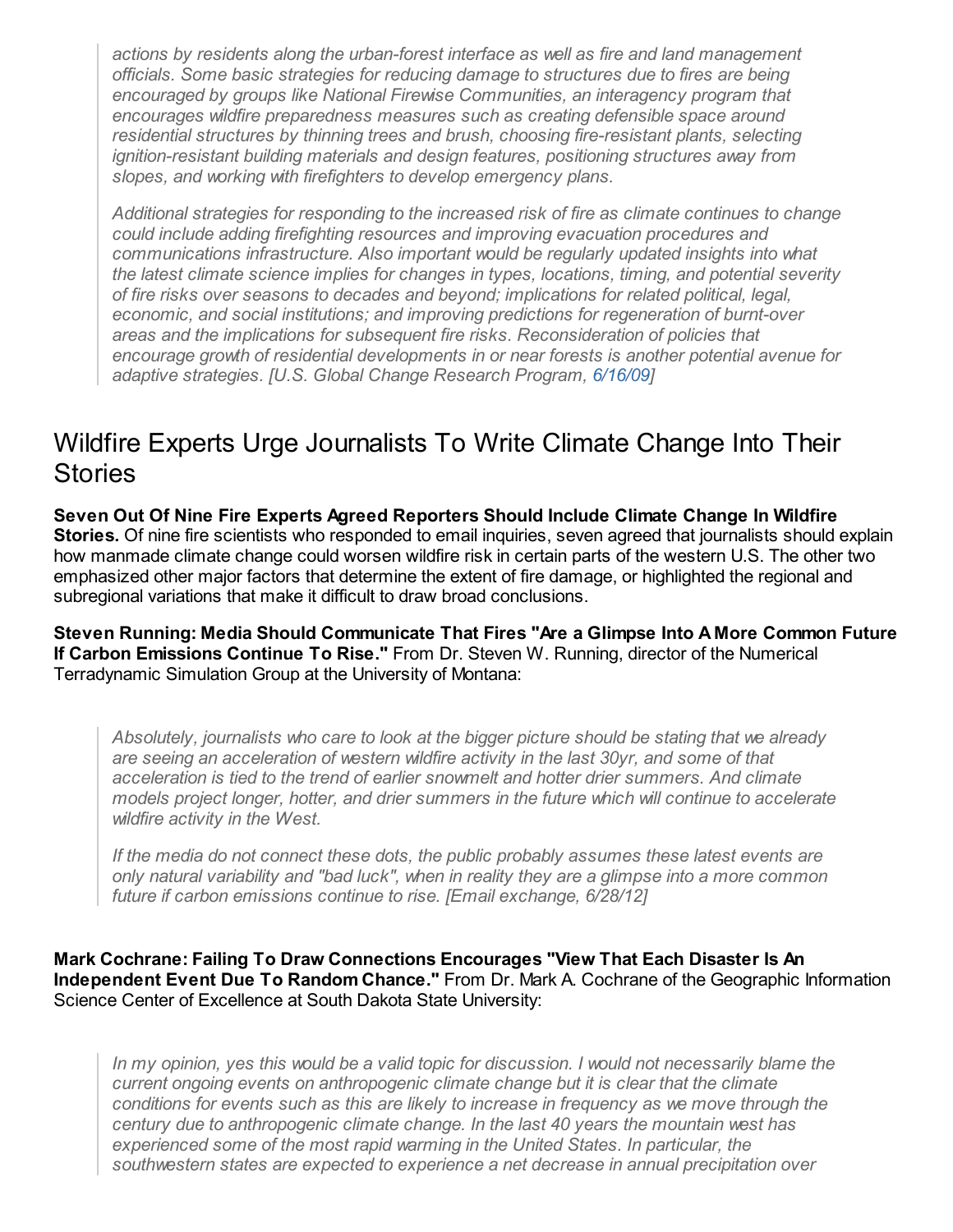*the coming decades. Hotter, drier conditions, combined with increased expansion of housing into flammable landscapes means incidents like High Park and Colorado Springs are inevitably going to become more common. Conditions will continue to be variable from year to year but more and more years will have high fire risk in this region.*

*The consequences of failing to connect the dots between naturally flammable ecosystems, expanding construction and changing climatic conditions will be the continued view that each disaster is an independent event due to random chance, meaning nothing needs to be done. [Email exchange, 6/29/12]*

#### **Thomas Swetnam: Neglecting To Mention Climate Change Is "Bad Journalism."** From Dr. Thomas W. Swetnam of the University of Arizona's Laboratory of Tree-Ring Research:

*Most scientists have concluded that anthropogenic greenhouse gases are a primary cause of recent hemispheric and global warming trends. Although there is lower certainty about the causes of regional climate patterns, the warming trends in the western US are consistent with expected/predicted patterns. Some top climate scientists have strongly argued that the current drought and trends in the western US can be linked to AGW [anthropogenic global warming].*

*Given the facts that year after year we are breaking century (or longer) records in wildfire area burned in the western US, and the warming trends are clear and as expected, the lack of any mention of anthropogenic climate change even with caveats is, in my view, irresponsible and bad journalism. [Email exchange, 6/28/12]*

#### **Anthony Westerling: "The Media Should Connect The Dots."** From Dr. Anthony Westerling of the Sierra Nevada Research Institute at the University of California, Merced:

*Yes, I think the media should connect the dots. Climate change has driven dramatic changes in wildfire in western US forests, and these and other changes will continue to accelerate with warming.*

*I think the consequences are potentially severe. People's perceptions of 'normal' adapt quickly... it makes it harder (in the short run) to communicate that climate change is affecting people's lives in real, tangible ways.*

*Ultimately, however, the changes will be so significant, that the conclusion that climate change has been responsible for dramatic, negative impacts on our environment and quality of life will be inescapable. The public will want to know why they were not told of the consequences in advance. They will not blame themselves for ignoring the science, they will blame public institutions like the media and government. [Email exchange, 6/28/12]*

**Meg Krawchuk: "It Is Critical That Media Coverage Of Wildfires Brings The Topic Of Climate Change To The Fore."** From Dr. Meg Krawchuk of the Landscape and Conservation Science Research Group at Simon Fraser University in British Colombia:

*Fire and climate are inherently linked. Overwhelming evidence from research in pyrogeography shows that weather and climate underpin patterns of fire activity. Of course* human factors also play a role in where and when we see fire, but the availability of fuels to *burn, and their proclivity for burning as a function of fuel dryness and fire weather, are coupled*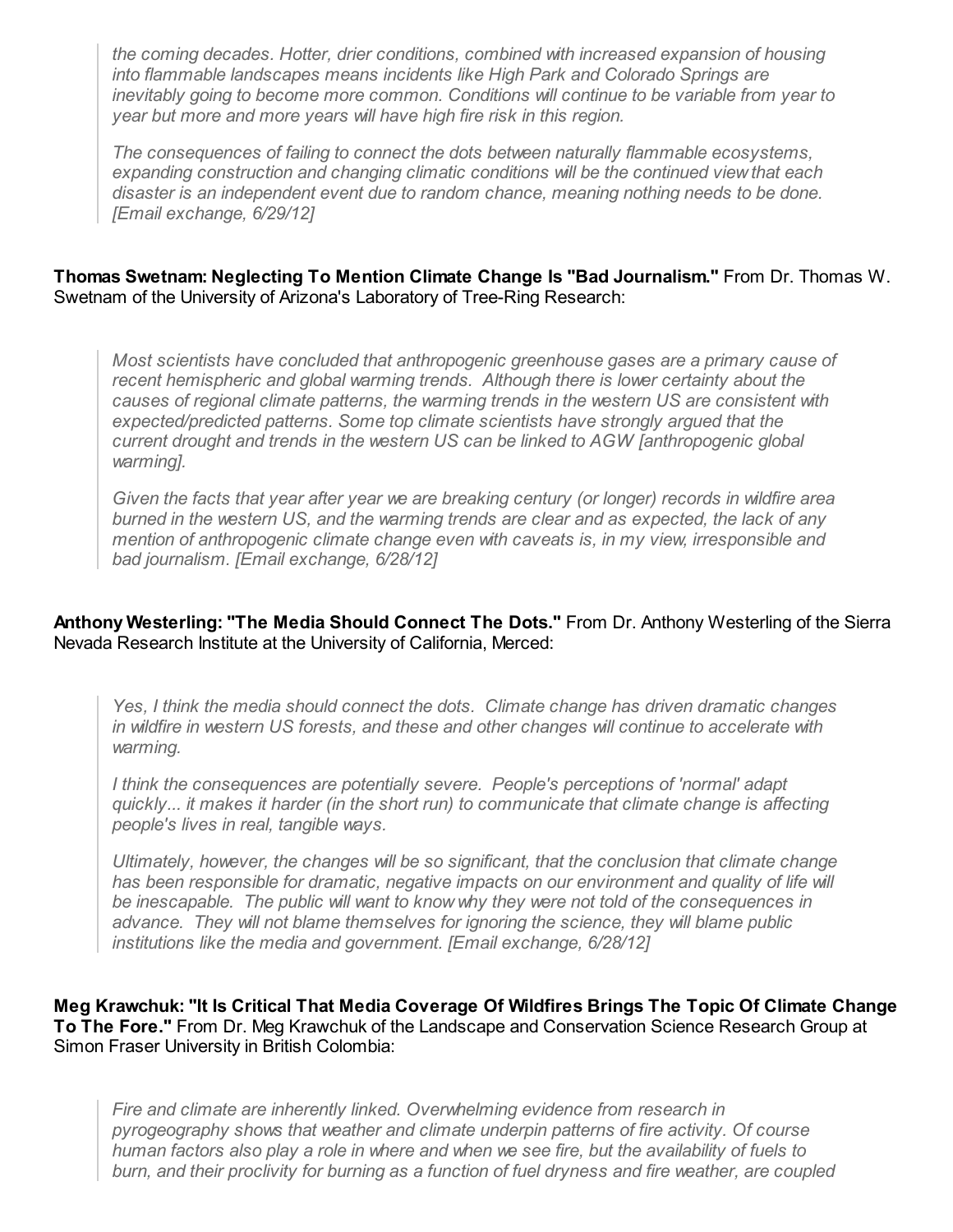*with climate. Increased temperatures are likely to lead to more fire in many parts of the world through warmer-drier conditions, at least in the near term. This is particularly true for temperate and boreal regions where forests provide vast amounts of fuels for fire. As warming lifts the constraint of warmer-drier fire weather events, more fires are likely to occur. Accordingly, it is critical that media coverage of wildfires brings the topic of climate change to the fore.*

*The consequences of glossing over the connection between warming temperatures and the increased likelihood of more, larger, and/or higher severity fires is a disservice to the public. Globally, we need to learn how to live with fire risk, alter our behaviour, our development practices, and our expectations for living undisturbed in fire's domain. The public is a creative force, and necessary changes will emerge bottom-up from that creativity/necessity if given sufficient information from which to make decisions. We need to recognize that our fossil fuel consumption is risky behaviour via the connection between greenhouse gases, temperature increases, and fire. But this point also requires a delicate dance -- the media must be careful not to attribute specific events to changes in climate. It is in the tendencies of an assemblage of fires, the fire regime, that we expect to see alteration with climate change. Long story short,* we need to find a different way of living with fire, especially in the face of climate change. [Email *exchange, 6/29/12]*

**Thomas Kolb: Journalists Should "Connect Society's Choices" To "Economic And Ecological Consequences."** Dr. Thomas E. Kolb, a professor of Forest Ecophysiology at Northern Arizona University agreed that journalists covering wildfires should mention climate change, adding that otherwise, "an important opportunity will be lost to connect society's choices and actions regarding climate change mitigation to economic and ecological consequences." [Email exchange, 6/28/12]

**Max Moritz: "Journalists Could Be More Careful About Linking Their Coverage To Science."** From Dr. Max Moritz, a fire ecologist at the University of California, Berkeley:

*In my view, journalists could be more careful about linking their coverage to science in general. This would include mentioning the possibility of fires being driven by anthropogenic climate change, what the uncertainties are, why it's important, etc. I also think it extends to other aspects of these fires... For example, how much of what we are seeing might also be due to people increasingly living in fire-prone ecosystems (ignition sources, home losses)... and which of these ecosystems are naturally adapted to infrequent high-intensity fires vs those that are not (and thus are more sensitive to fire suppression and subsequent fuel accumulation).*

*All of these are dots that need connecting for people to understand what is going on and why, and in a way that is less open to polarization. Without connecting the dots people are free to oversimplify and/or politicize the story, misunderstand and/or ignore the root causes of problems, and continue making the same mistakes. The media could play a very important role in helping the public learn to coexist with fire, similar to lessons associated with accommodating other natural hazards on the landscape. [Email exchange, 6/28/12]*

**Jon Keeley: "Climate Change Is Likely To Have Very Different Impacts On Fire Regimes In These Different Landscapes."** Dr. Jon E. Keeley of the U.S. Geological Survey's Western Ecological Research Center was one of two fire experts out of the nine we contacted who did not say that journalists should cover the connection to climate change:

*The number one issue the media need to understand is there is NO story common across the western U.S. Most attention is captured by forests but non-forested habitats dominate the western US and climate change is likely to have very different impacts on fire regimes in these*